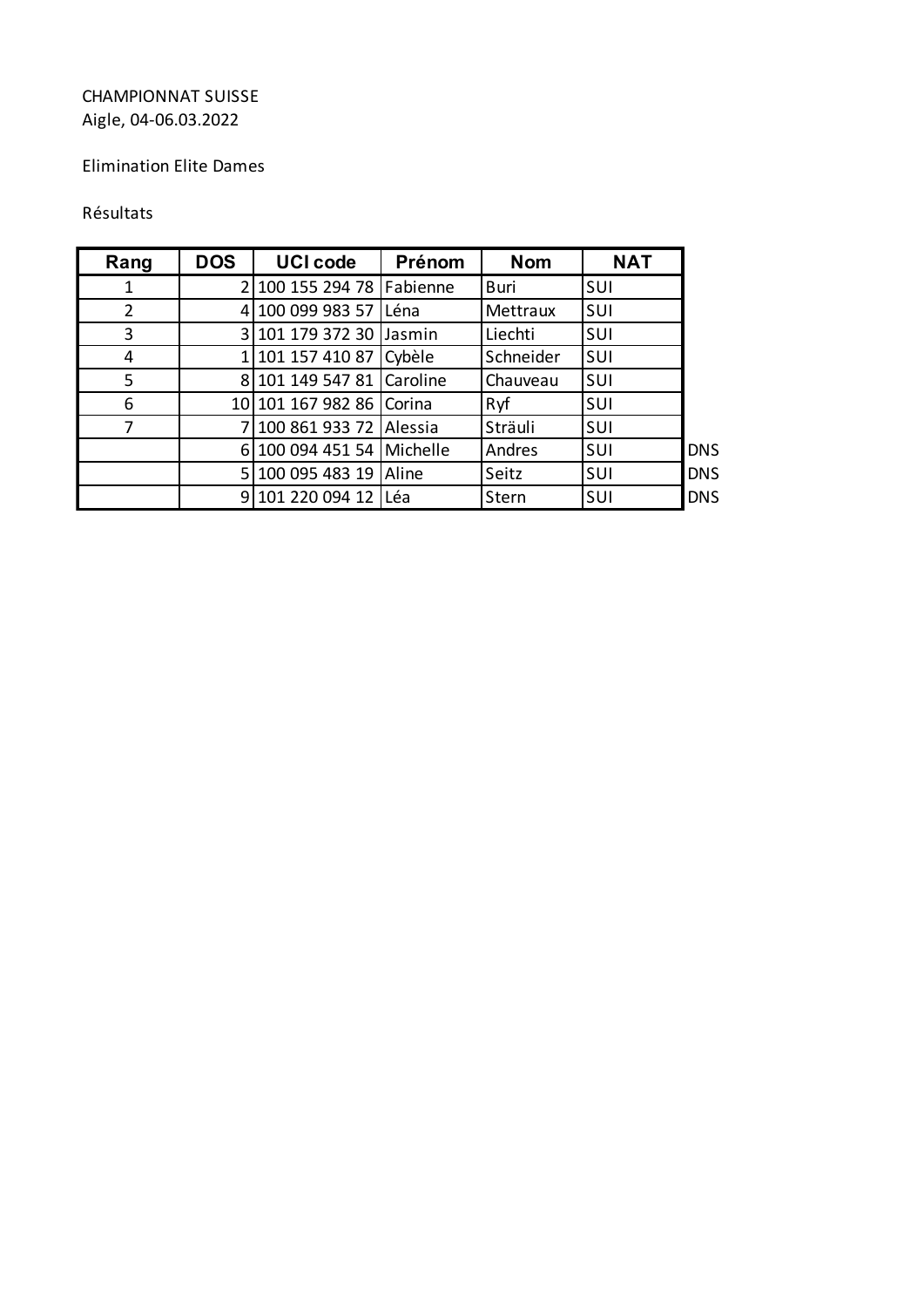### Omnium Elite Dames

| <b>Rang DOS</b> | <b>UCI code</b>                | Prénom | <b>Nom</b> | <b>NAT SR</b> |                 | po |              | clas.<br>intér.  |    |    |    | $ s_1 s_2 s_3 s_4 s_5 s$ |    |    | . S            | S l | S l<br>9 | <b>S</b><br> 10 | TA |  | <b>TR OA Final</b> |
|-----------------|--------------------------------|--------|------------|---------------|-----------------|----|--------------|------------------|----|----|----|--------------------------|----|----|----------------|-----|----------|-----------------|----|--|--------------------|
|                 | 4 100 099 983 57 Léna          |        | Mettraux   | <b>SUI</b>    | 40              |    | 40 38        | 1181             | 51 | 51 | 51 | 51                       | 31 | 51 | 31             | 31  |          | -61             |    |  | 163                |
|                 | 2 100 155 294 78 Fabienne Buri |        |            | <b>SUI</b>    | 38              |    | 38 40        | 116              |    | 3  |    |                          | 5  |    | 5              | 51  |          | 10              |    |  | 153                |
|                 | 3 101 179 372 30 Jasmin        |        | Liechti    | <b>SUI</b>    | 36              |    | 36 36        | 108 <sub>1</sub> |    | 2  |    |                          |    |    | $\overline{2}$ |     |          |                 |    |  | 125                |
|                 | 1   101 157 410 87   Cybèle    |        | Schneider  | <b>SUI</b>    | 34              |    | $34 \mid 34$ | 102              |    |    |    |                          |    |    |                | າເ  |          |                 |    |  | 116                |
|                 | 10 101 167 982 86 Corina       |        | Ryf        | <b>SUI</b>    | 32              |    | 32 30        | 94               |    |    |    |                          |    |    |                |     |          | ົ               |    |  | 102                |
|                 | 7 100 861 933 72 Alessia       |        | Sträuli    | <b>SUI</b>    | 30 <sup>1</sup> |    | 30 32        | 92               |    |    |    |                          |    |    |                |     |          |                 |    |  | 92                 |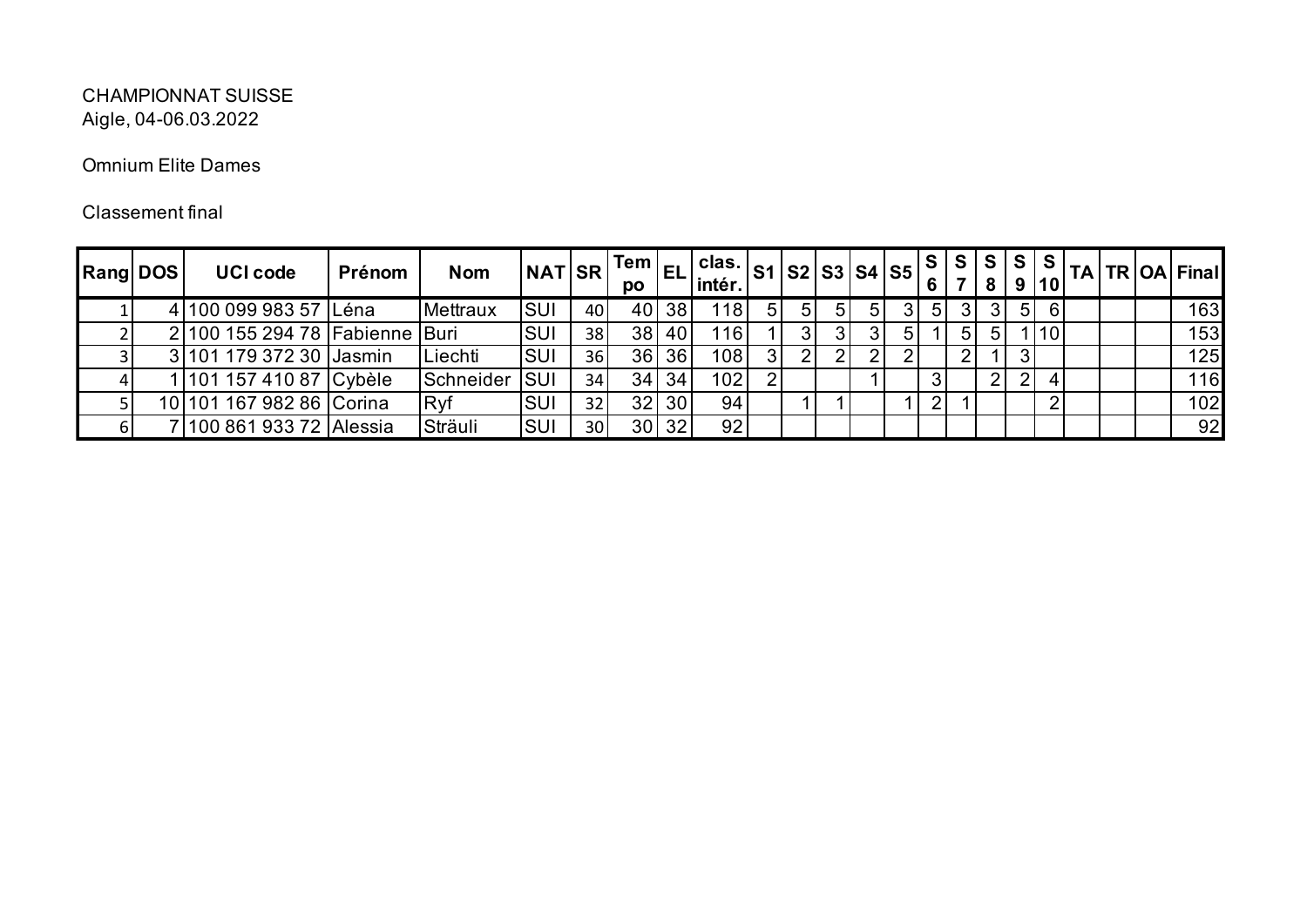### Omnium Elite Hommes

| Rang | <b>DOS</b> | <b>UCI code</b>           | Prénom | <b>Nom</b>   | NAT SR     |                 | $ Temp _{EL}$  <br>O |    | clas.<br>intér. |                |   |                |                |   |                |   |   | S1   S2   S3   S4   S5   S6   S7   S8   S9 | 0 <sub>1</sub> |   | S <sub>1</sub>  | <b>TA</b> |       | TR Final   |
|------|------------|---------------------------|--------|--------------|------------|-----------------|----------------------|----|-----------------|----------------|---|----------------|----------------|---|----------------|---|---|--------------------------------------------|----------------|---|-----------------|-----------|-------|------------|
| 3.   |            | 17 100 081 328 26 Simon   |        | Vitzthum     | <b>SUI</b> | 36              | 40                   | 40 | <b>116</b>      | 5 <sub>l</sub> | 5 | $\overline{2}$ | 5 <sup>1</sup> |   | 5              |   |   |                                            |                | 2 | 10 <sup>1</sup> | 40        |       | 190        |
|      |            | 14 100 149 365 66 Valère  |        | Thiébaud     | <b>SUI</b> | 40              | 38                   | 34 | 112             | 3              | 3 |                | 4              |   |                | 3 | 5 |                                            | 5 <sup>5</sup> |   |                 |           |       | 136        |
|      |            | 21 100 347 959 04 Nicoló  |        | De Lisi      | <b>SUI</b> | 32              | 36                   | 36 | 104             | $\overline{2}$ |   |                |                |   |                | 2 |   |                                            | 3 <sup>1</sup> |   | 6               |           |       | 124        |
|      |            | 20 100 347 780 19 Dominik |        | <b>Weiss</b> | <b>SUI</b> | 38              | 32                   | 32 | 102             |                |   |                |                | 2 |                |   |   | 5 <sub>l</sub>                             |                | 5 |                 |           |       | 115        |
|      |            | 15 101 069 441 00 Raphael |        | Clemencio    | <b>SUI</b> | 34              | 24                   | 38 | 96              |                |   |                |                | 5 |                |   |   | 3 <sup>1</sup>                             |                | 3 |                 |           |       | 108        |
|      |            | 19 100 789 139 28 Justin  |        | Weder        | <b>SUI</b> | 28              | 34                   | 24 | 86 <sup>1</sup> |                |   | 5              |                |   |                |   | 2 | 21                                         |                |   | 4               |           |       | 102        |
| 9.   |            | 23 100 699 188 93 Matteo  |        | Constant     | <b>SUI</b> | 24              | 28                   | 28 | 80              |                |   |                | 2              |   | 3              |   |   |                                            |                |   |                 |           |       | 87         |
| 10   |            | 12 100 347 926 68 Pascal  |        | Tappeiner    | <b>SUI</b> | 22              | 20                   | 30 | 72              |                |   |                |                |   |                | 5 |   |                                            | $\overline{2}$ |   |                 |           |       | 80         |
| 8    |            | 16 100 347 822 61 Damien  |        | Fortis       | <b>SUI</b> | 26              | 26                   | 22 | 74              |                |   |                |                | 3 |                |   |   |                                            |                |   | $\overline{2}$  |           |       | 79         |
| 6    |            | 18 100 347 780 19 Fabian  |        | Weiss        | <b>SUI</b> | 30 <sup>1</sup> | 30                   | 26 | 86              |                |   | 3              |                |   | $\overline{2}$ |   |   |                                            |                |   |                 |           | $-20$ | 71         |
| 11   |            | 22 100 108 275 07 David   |        | Gysling      | <b>SUI</b> | 20 <sup>1</sup> | 18                   | 20 | 58 <sup>1</sup> |                |   |                |                |   |                |   |   |                                            |                |   |                 |           |       | <b>DNF</b> |
| 12   |            | 13 100 758 075 04 Noah    |        | Bögli        | <b>SUI</b> | 18              | 22                   | 18 | 58              |                |   |                |                |   |                |   |   |                                            |                |   |                 |           |       | $-40$ DNF  |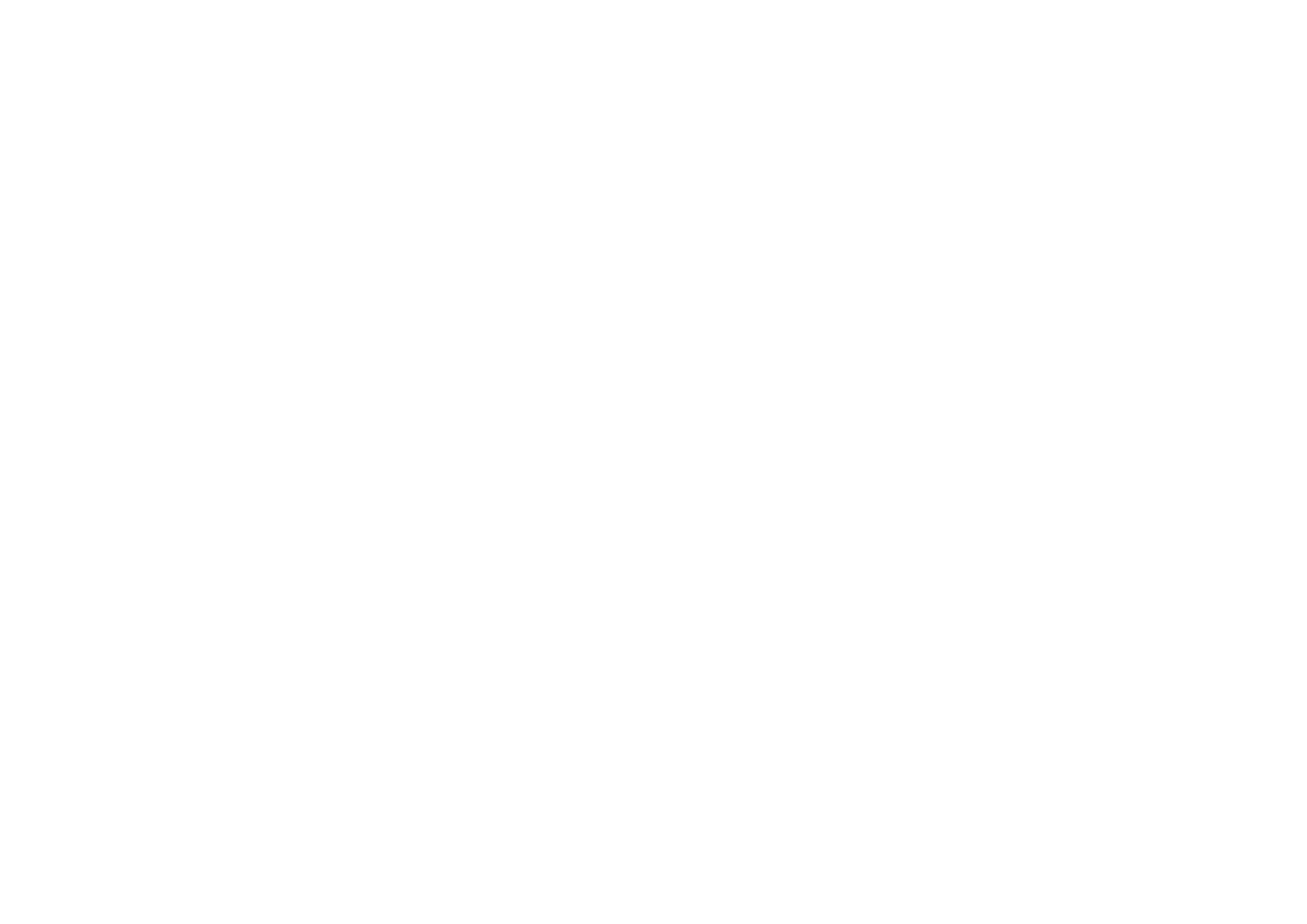## Omnium Master hommes

| Ran<br>g | <b>DO</b><br>s | UCI code                                  | Préno<br>m          | <b>Nom</b>  | <b>NATISR</b> |     | Tem<br>po  | EL.        | clas.<br>intér. | s | - S |   |                | <b>SSSS</b>    | 9                   | S.  | 2 3 4 5 6 7 8 9  0 | <b>SS1</b> | A | R              | Fina       |
|----------|----------------|-------------------------------------------|---------------------|-------------|---------------|-----|------------|------------|-----------------|---|-----|---|----------------|----------------|---------------------|-----|--------------------|------------|---|----------------|------------|
|          |                | 82 100 664 512 46   Marcel   Wullschleger |                     |             | <b>SUI</b>    | 34  | 40         | 40         | 114             |   |     |   |                |                | 5 5 2 2 5 5 5 5 5 6 |     |                    | 10         |   |                | 1581       |
|          | 87             | 101 074 053 53 Philipp   Kammerlander SUI |                     |             |               | 36  | 38         | 38         |                 |   |     |   |                | 5 <sup>1</sup> |                     |     |                    | 6          |   | 2              | 1341       |
|          | 81             | 100 348 029 74                            | <b>Oliver</b>       | Rinner      | SUI           | 28  | 36         | 36         | 100             |   |     |   |                |                | 3 2 2 3 3 2 2       | 2 3 |                    | 4          |   | 3              | 126l       |
|          |                | 86 100 250 501 31                         | <b>Patrice Hans</b> |             | <b>FRA</b>    | 30  | 30         | 34         | 94              |   |     | 3 |                |                | 3                   |     |                    |            |   | 5 <sup>1</sup> | 104        |
| 51       | 84             | 100 165 749 57                            | Johny               | Gasser      | SUI           | 32  | 34         | 32         | 9815            |   |     |   |                |                |                     |     |                    |            |   | 6              | 104        |
| 6        |                | 85 100 974 923 57                         | Roger               | Rechsteiner | SUI           | 261 | 32         | 30         | 88              | ົ |     |   | 5 <sup>1</sup> |                |                     | 3   |                    | 2          |   | 4              | 101        |
|          |                | 83 100 910 682 30                         | I Lars              | Längauer    | SUI           | 40  | <b>DNF</b> | <b>DNF</b> | 40              |   |     |   |                |                |                     |     |                    |            |   |                | <b>DNF</b> |
| 8        |                | 88   100 508 866 85   Nicolas Grimm       |                     |             | SUI           | 381 | <b>DNF</b> | <b>DNF</b> | 38              |   |     |   |                |                |                     |     |                    |            |   |                | <b>DNF</b> |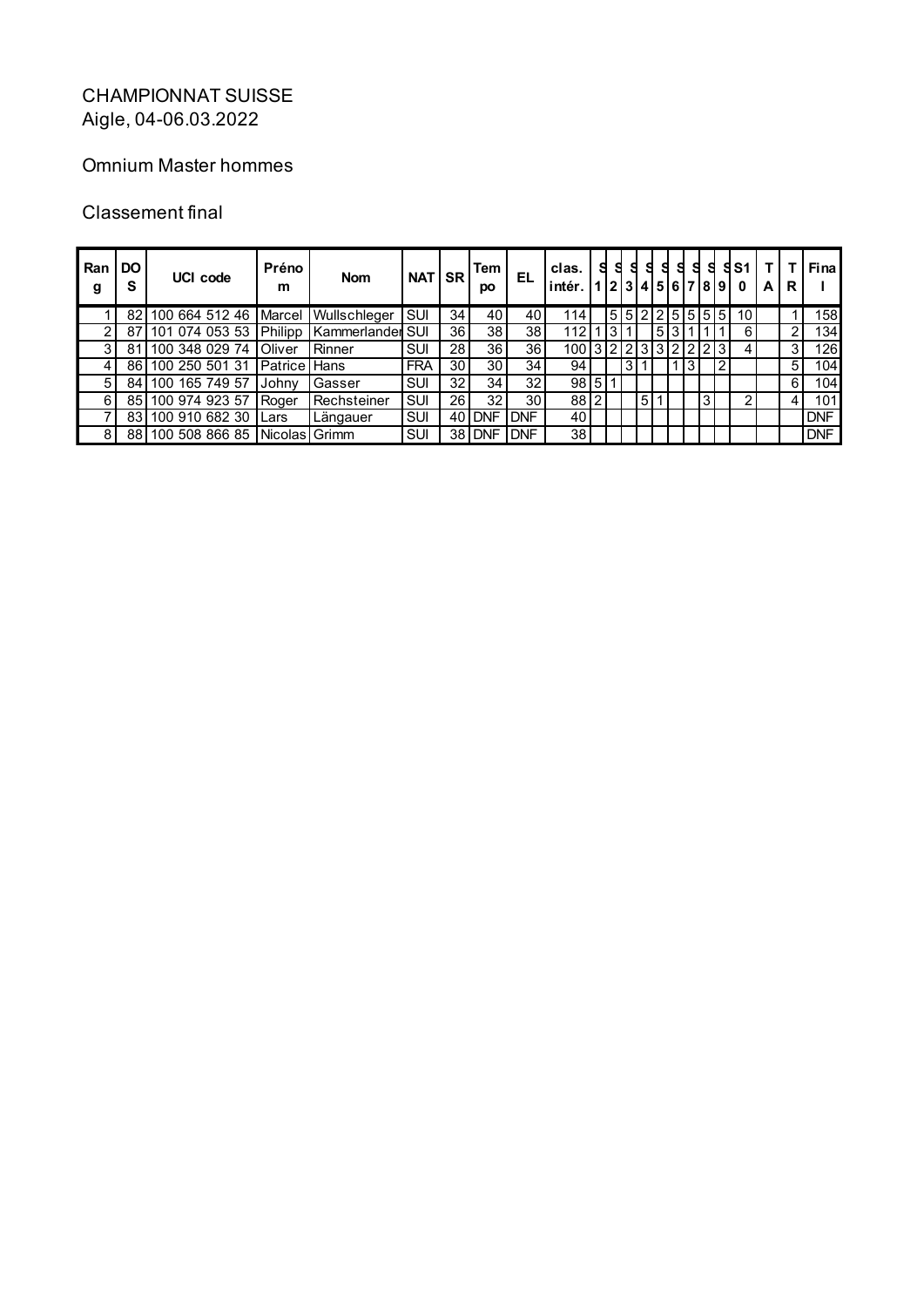### Omnium U19 Dames

| <b>Rang DOS</b> | <b>UCI code</b>           | Prénom | <b>Nom</b>     | <b>NAT</b> | IP | <b>SR</b> | <b>Tem</b><br>DO | <b>EL</b> | clas.<br>intér.  |                |    |    |    |   |   |    |                 | S1   S2   S3   S4   S5   S6   S7   S8   TA | <b>TR</b> | Final |
|-----------------|---------------------------|--------|----------------|------------|----|-----------|------------------|-----------|------------------|----------------|----|----|----|---|---|----|-----------------|--------------------------------------------|-----------|-------|
|                 | 39 101 141 094 67 Janice  |        | Stettler       | <b>SUI</b> | 40 | 40        | 36               | 36        | 152              |                |    |    |    |   |   |    | 10 <sub>1</sub> |                                            |           | 170   |
|                 | 35 100 347 857 96 Fantine |        | Fragnière SUI  |            | 38 | 34        | 38               | 38        | 148              |                |    |    | 3  |   |   | 51 |                 |                                            |           | 169   |
|                 | 36 100 347 800 39 Lorena  |        | Leu            | SUI        | 34 | 38        | 40               | 32        | 144              | $\overline{2}$ | 51 |    |    |   |   |    |                 |                                            |           | 161   |
|                 | 38 100 348 004 49 Zoe     |        | <b>Schiess</b> | SUI        | 36 | 36        | 32               | 40        | 144 <sub>1</sub> |                |    | 31 |    |   |   |    |                 |                                            |           | 159   |
|                 | 40 100 348 039 84 Emeline |        | Jacolino       | <b>SUI</b> | 32 | 32        | 34               | 34        | 132              |                |    | 51 | 51 | 5 | 5 |    |                 |                                            |           | 152   |
|                 | 37 100 347 934 76 Viviane |        | Trapp          | SUI        | 30 | 30        | 30               | 30        | 120              | 5 <sup>5</sup> |    |    |    |   |   |    |                 |                                            | $-100$    | 28    |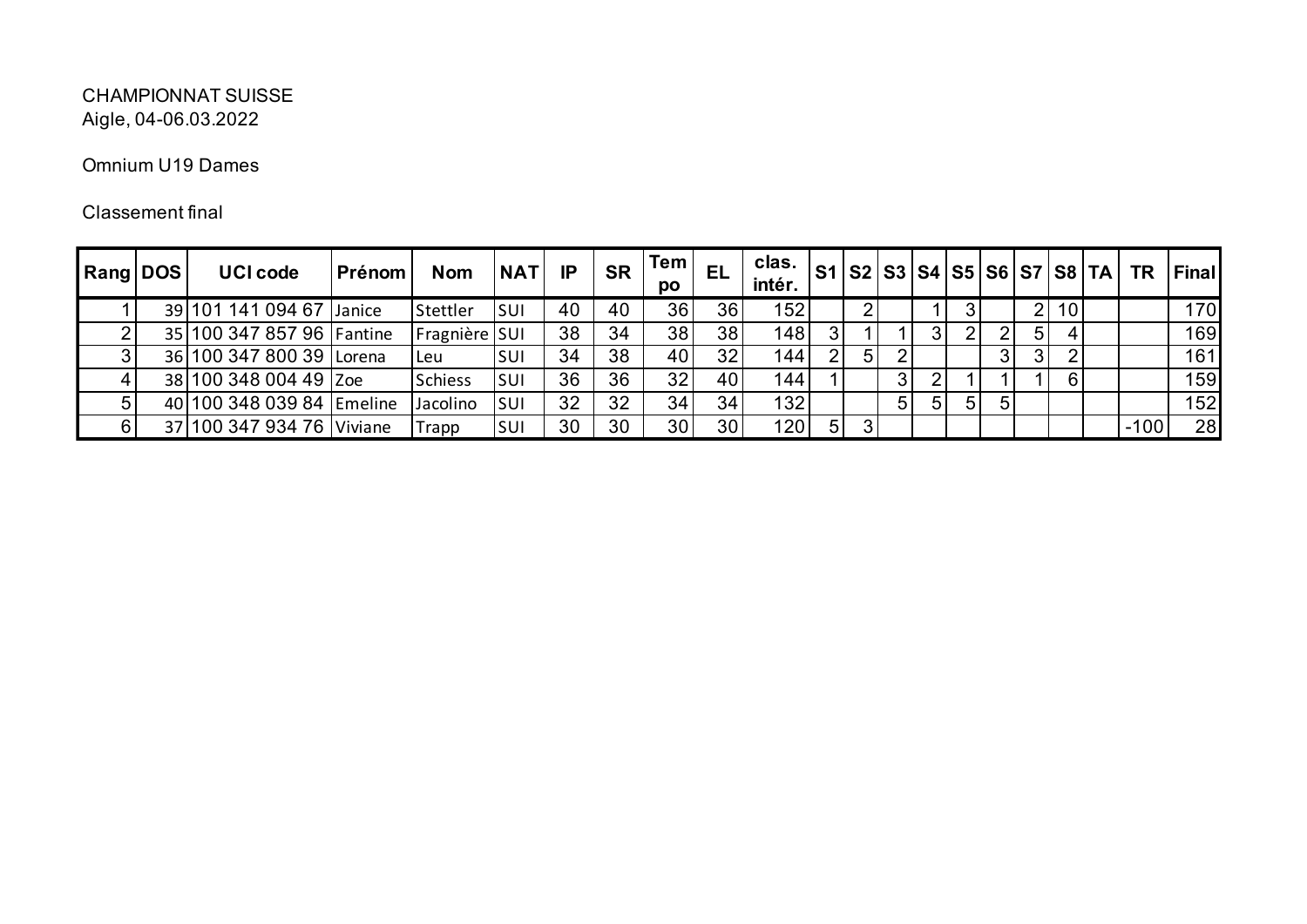### Omnium U19 hommes

| Rang            | <b>DOS</b> | <b>UCI code</b>             | Prénom        | <b>Nom</b>      | <b>NAT</b> | IP              | <b>SR</b> | Tem<br>po | EL              | clas.<br>intér.  | S <sub>1</sub> | S <sub>2</sub> |                |   | S3 S4 S5 |                |                |                |                | S6   S7   S8   S9   S10   TA   TR |       | <b>Final</b> |
|-----------------|------------|-----------------------------|---------------|-----------------|------------|-----------------|-----------|-----------|-----------------|------------------|----------------|----------------|----------------|---|----------|----------------|----------------|----------------|----------------|-----------------------------------|-------|--------------|
|                 | 72         | 100 462 394 76              | Jan           | Christen        | SUI        | 40              | 40        | 40        | 40              | 160 <sub>1</sub> | 5              |                |                | 2 | 3        | 5              | 5              |                | 3              | 6                                 |       | 189          |
| ∩               |            | 66 100 770 251 55 Tim       |               | Rey             | SUI        | 36              | 38        | 38        | 38              | 150              | $\overline{2}$ | $\overline{2}$ |                | 3 |          |                |                | 3              |                |                                   |       | 164          |
| 3               |            | 65 100 834 759 58 Luca      |               | Bühlmann SUI    |            | 38              | 34        | 36        | 30 <sup>°</sup> | 138              |                |                | $\overline{2}$ | 5 |          |                |                | $\overline{2}$ | $\overline{2}$ |                                   |       | 151          |
| 4               |            | 68 100 789 138 27           | Jonas         | Müller          | SUI        | 26              | 28        | 34        | 34              | 122              |                |                | 5              |   | 5        | 3              |                | 5              |                | 4                                 |       | 144          |
| 5               | 73         | 100 557 670 01              | Micha         | Plüss           | SUI        | 32              | 32        | 28        | 36              | 128              |                |                | 3              |   |          |                | 3              |                | 5              | $\overline{2}$                    |       | 143          |
| 6               | 75         | 100 811 739 27              | Mathis        | Vouilloz        | SUI        | 30              | 36        | 32        | 26              | 124              | 3              |                |                |   |          |                | $\overline{2}$ |                |                |                                   |       | 130          |
| 9               | 77         | 101 009 537 42 Arthur       |               | Guillet         | SUI        | 28              | 22        | 30        | 22              | 102              |                |                |                |   |          |                |                |                |                | 10                                |       | 112          |
|                 |            | 70 100 348 023 68 Mats      |               | Poot            | SUI        | 22              | 30        | 26        | 24              | 102              |                |                |                |   |          | $\overline{2}$ |                |                |                |                                   |       | 105          |
| 8               |            | 67 100 914 555 23 Joël      |               | Tinner          | SUI        | 24              | 26        | 22        | 32              | 104              |                |                |                |   |          |                |                |                |                |                                   |       | 105          |
| 10 <sup>°</sup> |            | 74 100 348 015 60 Alexandre |               | Binggeli        | SUI        | 20              | 24        | 24        | 28              | 96               |                | 5              |                |   |          |                |                |                |                |                                   | $-20$ | 81           |
| 12 <sub>1</sub> |            | 64 101 139 609 37           | <b>IFabio</b> | Maurer          | SUI        | 18 <sub>1</sub> | 18        | 18        | 20              | 74               |                |                |                |   |          |                |                |                |                |                                   | -20   | 54           |
| 11              |            | 76 101 020 975 34           | Linus         | Van Nijvers BEL |            | 14              | 20        | 20        | 18 <sub>1</sub> | 72               |                | 3              |                |   |          |                |                |                |                |                                   | $-40$ | 35           |
| 13              |            | 71 100 654 766 00           | IDan          | Wieser          | SUI        | 16              | 16        | 16        | 16 <sub>1</sub> | 64               |                |                |                |   |          |                |                |                |                |                                   | $-80$ | $-16$        |
| 14              |            | 69 100 347 872 14           | Noah          | Obrist          | SUI        |                 | $34$ DNF  |           | <b>DNSDNS</b>   | 34               |                |                |                |   |          |                |                |                |                |                                   |       | <b>DNF</b>   |
| 15 <sub>1</sub> |            | 78 100 559 554 42   Filippo |               | Walter          | SUI        |                 | DNS DNS   |           | <b>DNSDNS</b>   | 0                |                |                |                |   |          |                |                |                |                |                                   |       | <b>DNS</b>   |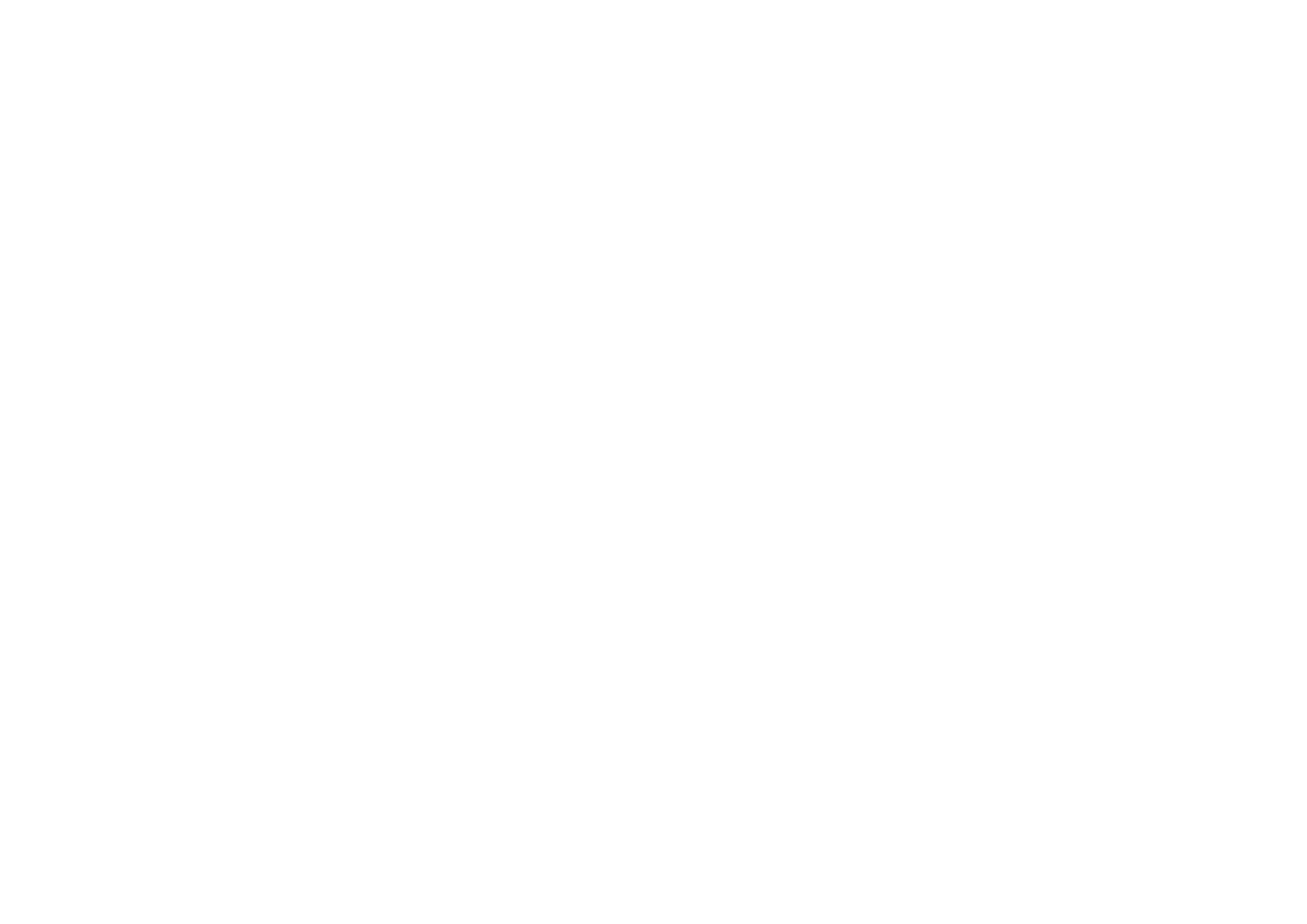# Paracyclisme

Poursuite Individuelle

## Résultats

| Rang | <b>DOS</b> | <b>Sportklasse</b> | Prénom              | <b>Nom</b>            | <b>NAT</b> | <b>Temps</b> |
|------|------------|--------------------|---------------------|-----------------------|------------|--------------|
|      | 93         | MC4                | Laurent             | Garnier               | <b>SUI</b> | 5:00.152     |
| ⌒    | 95         | MC4                | Timothy             | Zemp                  | <b>SUI</b> | 5:03.175     |
| 3    | 91         | MC4                | Fabio               | <b>Bernasconi</b> SUI |            | 5:08.908     |
| 4    | 92         | MC <sub>2</sub>    | Roger               | <b>Bolliger</b>       | <b>SUI</b> | 4:11.741     |
| 5    | 96         | <b>MB</b>          | Jeanneret           | Alain                 | <b>SUI</b> | 5:07.892     |
|      |            |                    | Dario               | Russo                 |            |              |
| 6    | 94         | <b>MB</b>          | Ackermann Christian |                       | SUI        | 5:08.224     |
|      |            |                    | <b>Boris</b>        | Syarov                |            |              |
| 7    | 97         | MC <sub>3</sub>    | <b>Stefan</b>       | Korrodi               | <b>SUI</b> | 4:38.035     |
| 8    | 99         | MC <sub>2</sub>    | Pascal              | Fumeaux               | <b>SUI</b> | 5:17.000     |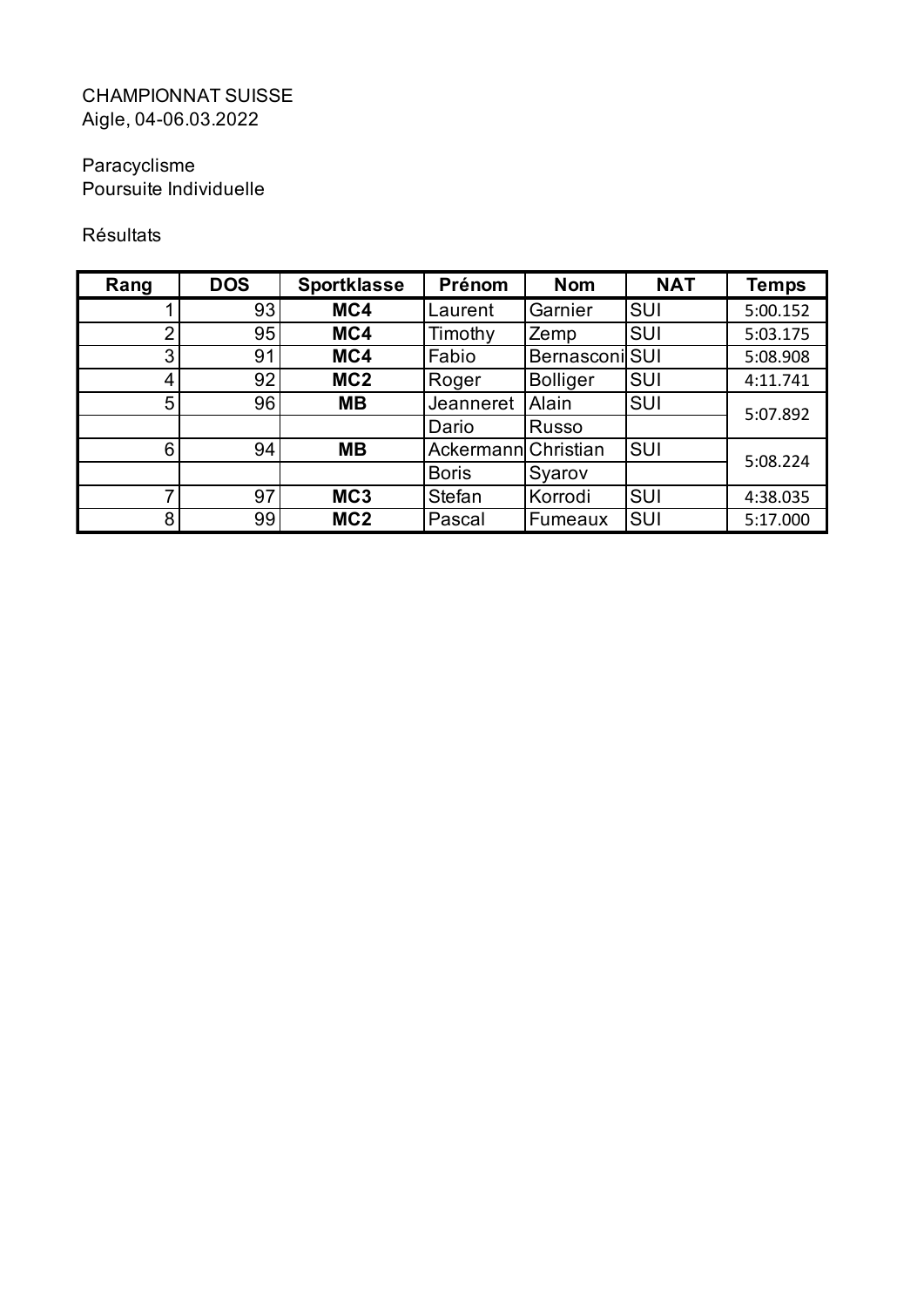## TT

1km (5 tours)

## Résultats

| Rang | <b>DOS</b> | <b>Sport klasse</b> | Prénom    | <b>Nom</b>      | <b>NAT</b> | <b>Temps</b> |
|------|------------|---------------------|-----------|-----------------|------------|--------------|
|      | 95         | MC4                 | Timothy   | Zemp            | SUI        | 1:13.764     |
|      | 92         | MC <sub>2</sub>     | Roger     | <b>Bolliger</b> | SUI        | 1:23.839     |
| 3    | 93         | MC4                 | Laurent   | Garnier         | SUI        | 1:15.227     |
| 4    | 90         | MC4                 | Patrik    | <b>Ifanger</b>  | SUI        | 1:15.315     |
| 5    | 91         | MC4                 | Fabio     | Bernasconi      | SUI        | 1:18.401     |
| 6    | 94         | <b>MB</b>           | Christian | Ackermann       | <b>SUI</b> | 1:14.987     |
|      | 96         | <b>MB</b>           | Alain     | Jeanneret       | SUI        | 1:16.102     |
| 8    | 99         | MC <sub>2</sub>     | Pascal    | Fumeaux         | SUI        | 1:43.749     |
| 9    | 97         | MC <sub>3</sub>     | stefan    | korrodi         | SUI        | 1:39.753     |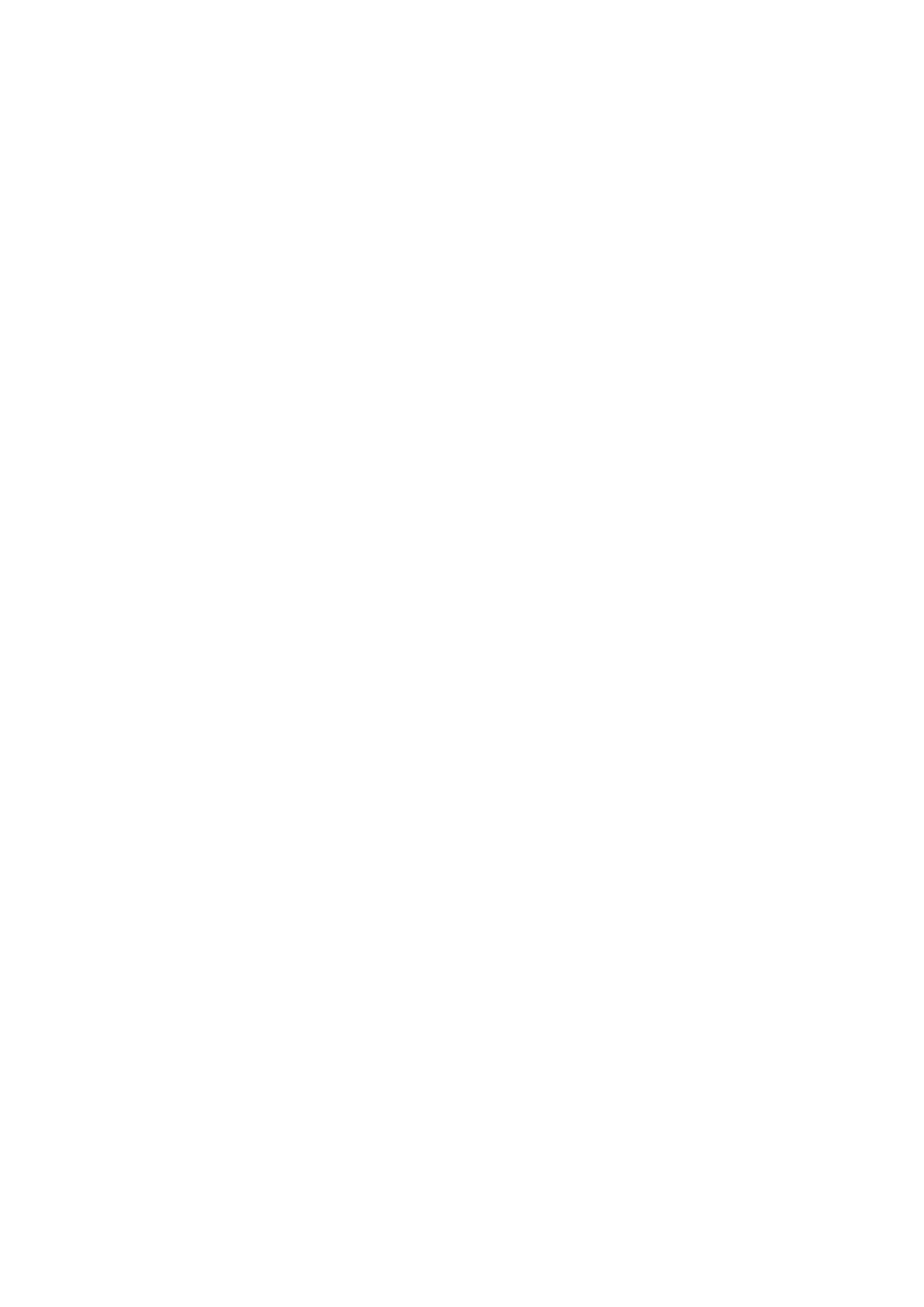Madison élite homme 30km (150km)

## Liste de départ

| rang Equipe | <b>DOS</b> | <b>UCI code</b>                      | Prénom | <b>Nom</b>     | $NAT$ S1 S2 |              |                | S3 |    |                |    |   |   |   |   |   | S4   S5   S6   S7   S8   S9  S10  S11  S12  S13  S14  S15   TA   TR   OA   Tot |    |    |     |       |
|-------------|------------|--------------------------------------|--------|----------------|-------------|--------------|----------------|----|----|----------------|----|---|---|---|---|---|--------------------------------------------------------------------------------|----|----|-----|-------|
|             |            | 17 100 081 328 Simon                 |        | Vitzthum       | SUI         | $\mathbf{3}$ | 5              | 2  |    | 3              | 5. | 5 |   |   |   | 5 |                                                                                | 2  | 40 |     | 99    |
|             |            | 14 100 149 365 Valère                |        | Thiébaud       | SUI         |              |                |    |    |                |    |   |   |   |   |   |                                                                                |    |    |     |       |
|             |            | 21 100 347 959 Nicoló                |        | De Lisi        | SUI         |              | 3              | 5. | 3  | 5 <sup>1</sup> | 3  | 3 |   | 3 | 3 | 3 |                                                                                | 10 |    |     | 52    |
|             |            | 18 100 347 780 Fabian                |        | <b>Weiss</b>   | SUI         |              |                |    |    |                |    |   |   |   |   |   |                                                                                |    |    |     |       |
|             |            | 23 100 699 188 Matteo                |        | Constant       | SUI         |              | $\overline{2}$ | 3  | C. |                |    |   | ົ |   |   | າ |                                                                                |    |    |     | 25    |
|             |            | 16 100 347 822 Damien                |        | <b>IFortis</b> | SUI         |              |                |    |    |                |    |   |   |   |   |   |                                                                                |    |    |     |       |
|             |            | 19 100 789 139 Justin                |        | Weder          | SUI         |              |                |    |    |                |    |   |   |   |   |   |                                                                                | 6  |    |     | 19    |
|             |            | 20 100 347 780 Dominik Weiss         |        |                | SUI         |              |                |    |    |                |    |   |   |   |   |   |                                                                                |    |    |     |       |
|             |            | 12 100 347 926 Pascal                |        | Tappeiner      | <b>SUI</b>  |              |                |    |    |                |    |   |   |   |   |   |                                                                                | 4  |    | -40 | $-19$ |
|             |            | 15 101 069 441 Raphael Clemencio SUI |        |                |             |              |                |    |    |                |    |   |   |   |   |   |                                                                                |    |    |     |       |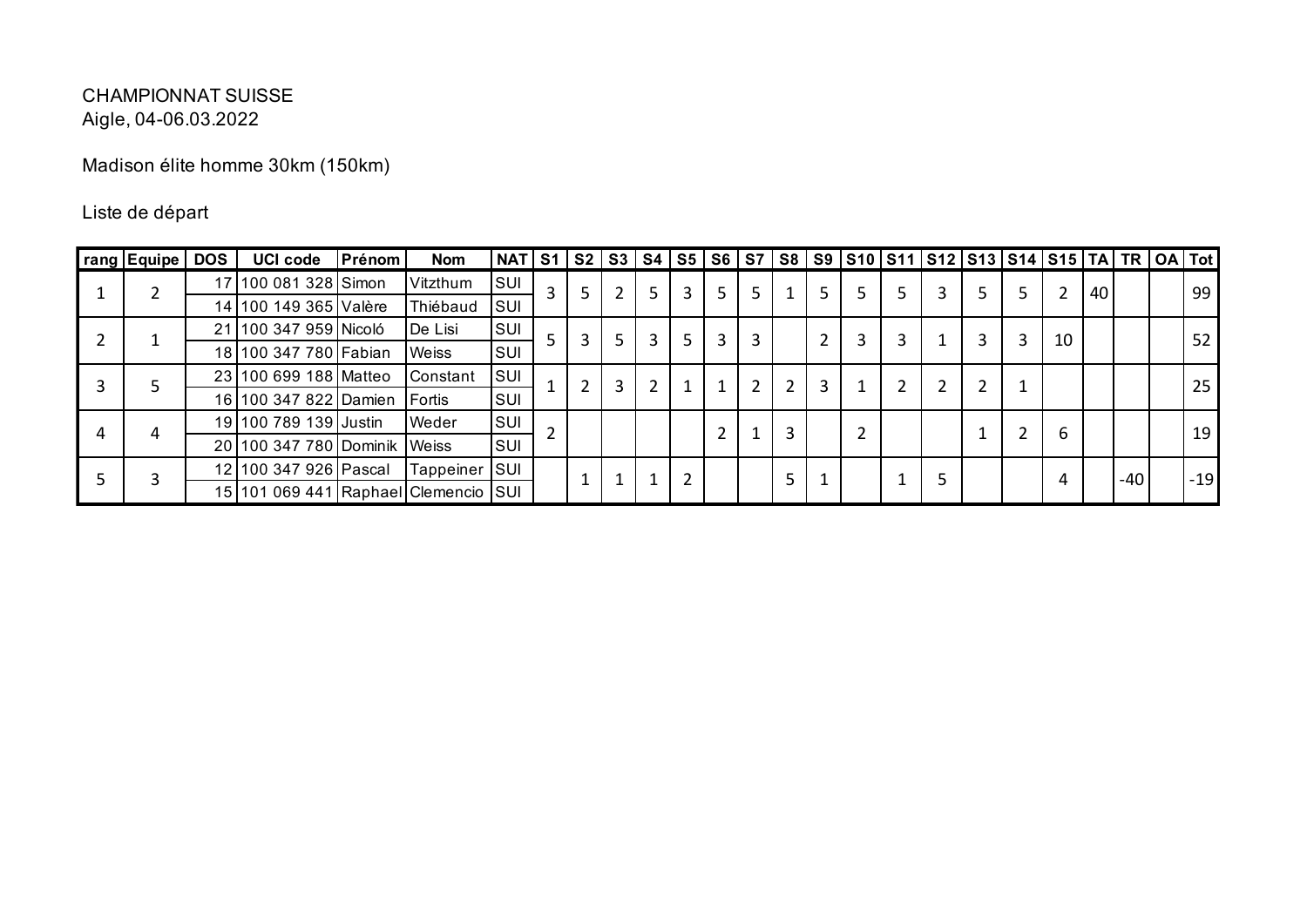### Omnium U17 dames

| Rang   DOS | <b>UCI code</b>           | Prénom | <b>Nom</b> | <b>NAT</b> | <b>SR</b>       | Temp<br>o | EL | clas.<br>intér. |    |   |   |    |    |   |                |                 |       | S1   S2   S3   S4   S5   S6   S7   S8   TA   TR   Final |
|------------|---------------------------|--------|------------|------------|-----------------|-----------|----|-----------------|----|---|---|----|----|---|----------------|-----------------|-------|---------------------------------------------------------|
|            | 31 100 462 421 06 Lara    |        | -iehner    | <b>SUI</b> | 40              | 40        | 40 | 120             |    | 2 |   | 51 |    |   | 5 <sup>1</sup> | 10 <sub>1</sub> |       | 153                                                     |
|            | 30 100 935 478 91         | Muriel | Furrer     | SUI        | 38              | 38        | 38 | 114             |    | 5 |   |    |    | 5 | $\overline{2}$ | $6 \mid$        |       | 139                                                     |
|            | 32 101 021 535 12 Chloe   |        | Tschumi    | SUI        | 34              | 36        | 32 | 102             | 5. |   | ⌒ |    |    |   | 3 <sup>1</sup> |                 |       | 122                                                     |
|            | 27 100 931 532 25 Livia   |        | Steinmann  | <b>SUI</b> | 36 <sub>1</sub> | 34        | 34 | 104             | 2  |   |   |    | 5. |   |                |                 |       | 116                                                     |
|            | 28 101 254 469 49 Selina  |        | Vonmoos    | SUI        | 28              | 28        | 28 | 84              | 3  |   |   |    |    |   |                |                 |       | 92                                                      |
| 6          | 33 101 159 042 70 Anahita |        | Mota       | SUI        | 32              | 30        | 36 | 98              |    |   |   |    |    |   |                |                 | $-20$ | 79                                                      |
|            | 29 100 860 656 56 Amelie  |        | Kipfmüller | <b>SUI</b> | 30 <sub>1</sub> | 32        | 30 | 92              |    |   |   |    |    |   |                |                 | $-40$ | 52                                                      |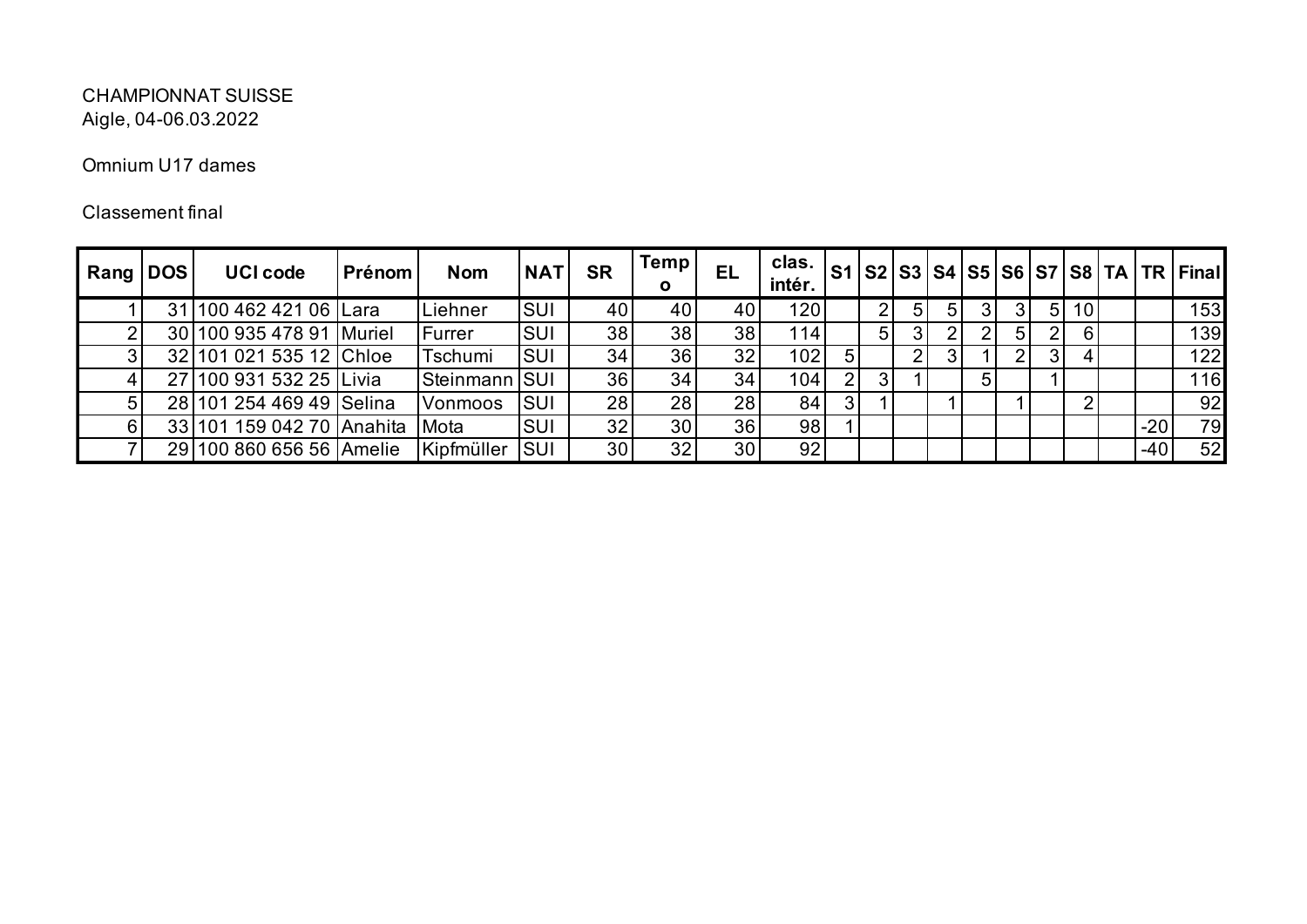### Omnium U17 homme

| <b>Rang</b>    | <b>DOS</b> | <b>UCI code</b>   | Prénom          | <b>Nom</b>     | <b>NAT</b> |    | SR Tempo EL     |                 | clas.<br>intér. | S <sub>1</sub> | S <sub>2</sub> | S <sub>3</sub> | S4             | S <sub>5</sub> | S <sub>6</sub> | S7 | S <sub>8</sub> | <b>TAI</b> | <b>TR</b> | <b>OA</b>       | Final           |
|----------------|------------|-------------------|-----------------|----------------|------------|----|-----------------|-----------------|-----------------|----------------|----------------|----------------|----------------|----------------|----------------|----|----------------|------------|-----------|-----------------|-----------------|
|                |            | 44 100 348 041 86 | Florian         | Hochuli        | SUI        | 36 | 40              | 30              | 106             |                | 3              |                | $\overline{2}$ |                | $\overline{3}$ |    | 10             |            |           |                 | 124             |
| $\overline{2}$ | 49         | 100 939 013 37    | Noel            | Toth           | SUI        | 22 | 38              | 40              | 100             |                |                | 5              | 3              |                | 5              |    | $\overline{4}$ |            |           | 3 <sub>1</sub>  | 119             |
| 3              | 51         | 100 348 001 46    | Elia            | Felsberger     | SUI        | 34 | 34              | 38              | 106             |                | $\overline{2}$ | 3              |                |                | 2              |    | 2              |            |           | 4               | 118             |
| 4              | 42         | 100 348 029 74    | Jonathan        | Rinner         | SUI        | 38 | $3\overline{2}$ | 32              | 102             |                |                | 2              |                | 5              |                |    | 6              |            |           | $\overline{2}$  | 116             |
| 5              | 60         | 100 347 953 95    | Cedric          | Graf           | SUI        | 26 | 28              | 34              | 88              | 5              |                |                |                |                |                |    |                |            |           | 5               | 93              |
| 6              |            | 56 101 013 285 07 | Joel            | Hirschi        | SUI        | 40 | 22              | 26              | 88              |                |                |                | 5              |                |                |    |                |            |           | 12 <sub>1</sub> | 93              |
| 7              | 57         | 101 076 397 69    | <b>Nicolas</b>  | <b>Bialon</b>  | SUI        | 28 | 18              | 36              | 82              |                |                |                |                |                |                |    |                |            |           | 14              | 83              |
| 8              | 62         | 100 347 922 64    | Noah            | Gremaud        | SUI        | 18 | 36              | 16              | 70              |                |                |                |                |                |                | 5  |                |            |           | 9               | $\overline{75}$ |
| 9              |            | 48 100 861 114 29 | Lars            | Emmenegger SUI |            | 32 | 14              | 22              | 68              | 3              |                |                |                |                |                | 3  |                |            |           |                 | $\overline{74}$ |
| 10             |            | 54 101 068 354 77 | <b>Baptiste</b> | Maitre         | <b>FRA</b> | 20 | 24              | 28              | 72              |                |                |                |                |                |                |    |                |            |           | 8               | $\overline{73}$ |
| 11             | 61         | 101 155 665 88    | Lias            | Gugger         | SUI        | 30 | 30              | 10              | 70              |                |                |                |                |                |                |    |                |            |           | 10              | $\overline{70}$ |
| 12             |            | 59 100 348 108 56 | Romain          | Lagona         | SUI        | 24 | 16              | 24              | 64              | $\overline{2}$ |                |                |                | 3              |                |    |                |            |           | 6               | 69              |
| 13             |            | 52 101 013 279 01 | Livio           | Sido           | SUI        | 14 | $2\overline{0}$ | 14              | 48              |                |                |                |                |                |                |    |                |            |           | 15 <sub>1</sub> | 49              |
| 14             |            | 45 100 754 357 69 | Augusto         | Restivo        | SUI        | 12 | 8               | 20              | 40              |                |                |                |                |                |                |    |                |            |           | 11              | 40              |
| 15             |            | 43 100 348 036 81 | Max             | Priemer        | <b>DE</b>  | 8  | 12              | 18              | 38              |                |                |                |                | 2              |                |    |                |            |           | 17              | 40              |
| 16             | 47         | 101 006 000 94    | <b>Tobias</b>   | Rauber         | SUI        | 10 | 10              | 6               | 26              |                |                |                |                |                |                |    |                |            |           | 13 <sub>1</sub> | $\overline{26}$ |
| 17             |            | 46 100 707 061 12 | Joel            | Fluri          | SUI        | 16 | 26              | 12 <sub>1</sub> | 54              |                | 5              |                |                |                |                |    |                |            | -40       | 16              | $\overline{19}$ |
| 18             |            | 58 100 348 039 84 | <b>Bastien</b>  | Jacolino       | SUI        | 6  | 6               | 8               | 20              |                |                |                |                |                |                |    |                |            |           | <b>DNF</b>      | $\overline{20}$ |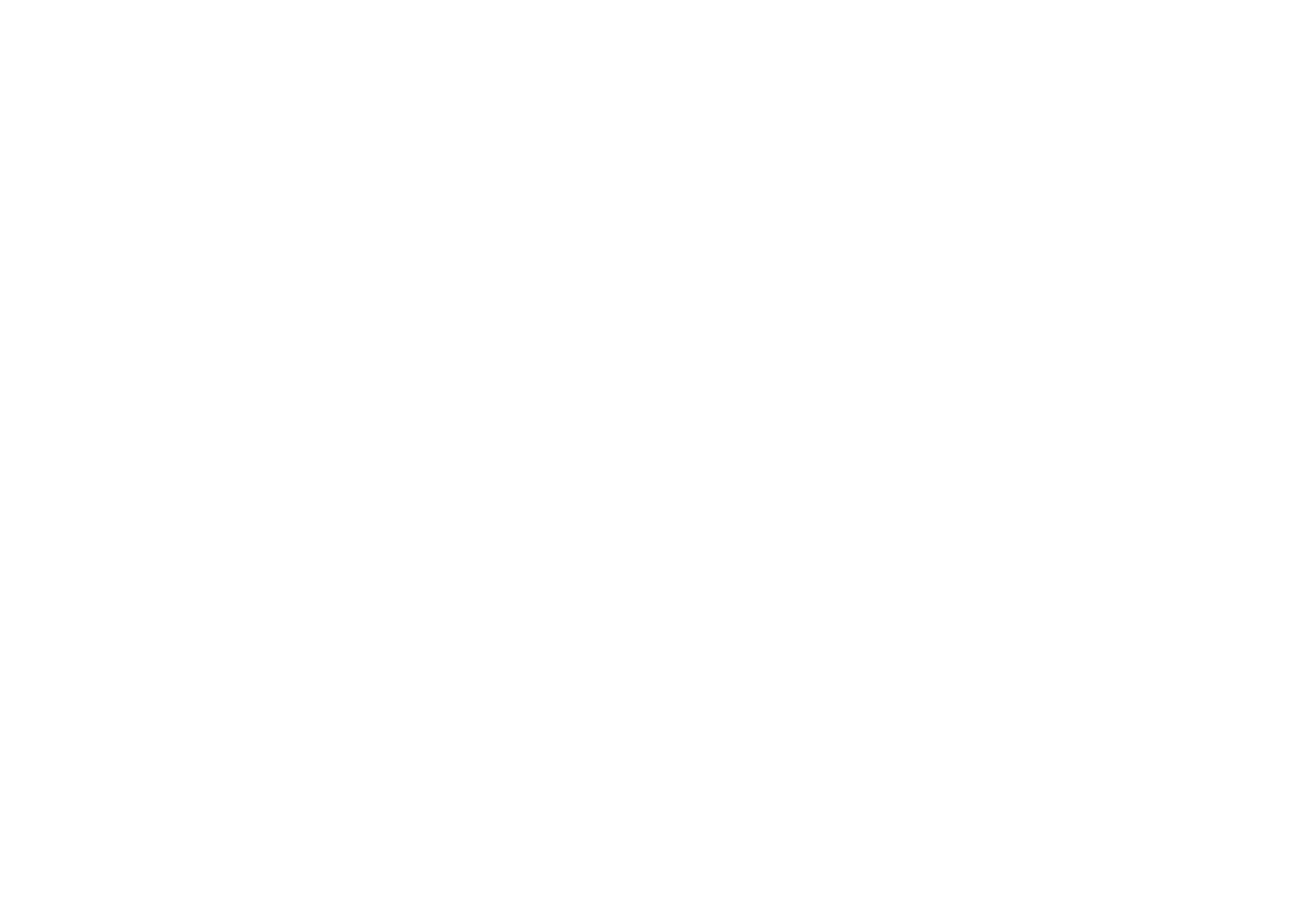Course aux points élite dame 20km (100 tours)

Résultat

| Rang DOS | <b>UCI Code</b>              | Prénom | <b>Nom</b> |            |                |             |    |    |   |                |                 |       | NAT   S1   S2   S3   S4   S5   S6   S7   S8   S9   S10   TA   TR   Total |
|----------|------------------------------|--------|------------|------------|----------------|-------------|----|----|---|----------------|-----------------|-------|--------------------------------------------------------------------------|
|          | 4 100 099 983 57 Léna        |        | Mettraux   | SUI        | 31             |             |    | 51 | 5 |                | 10 <sup>1</sup> |       | 40                                                                       |
|          | 2 100 155 294 78 Fabienne    |        | Buri       | <b>SUI</b> | 51             | $5^{\circ}$ |    |    |   | 5 <sub>l</sub> |                 |       | 38                                                                       |
|          | 1 101 157 410 87 Cybèle      |        | Schneider  | <b>SUI</b> |                |             | 51 |    |   |                |                 |       | 24                                                                       |
|          | 3 101 179 372 30 Jasmin      |        | Liechti    | <b>SUI</b> | $\overline{2}$ |             |    |    |   |                |                 |       | 17                                                                       |
|          | 7   100 861 933 72   Alessia |        | Sträuli    | <b>SUI</b> |                |             |    |    |   |                |                 | $-20$ | $-18$                                                                    |